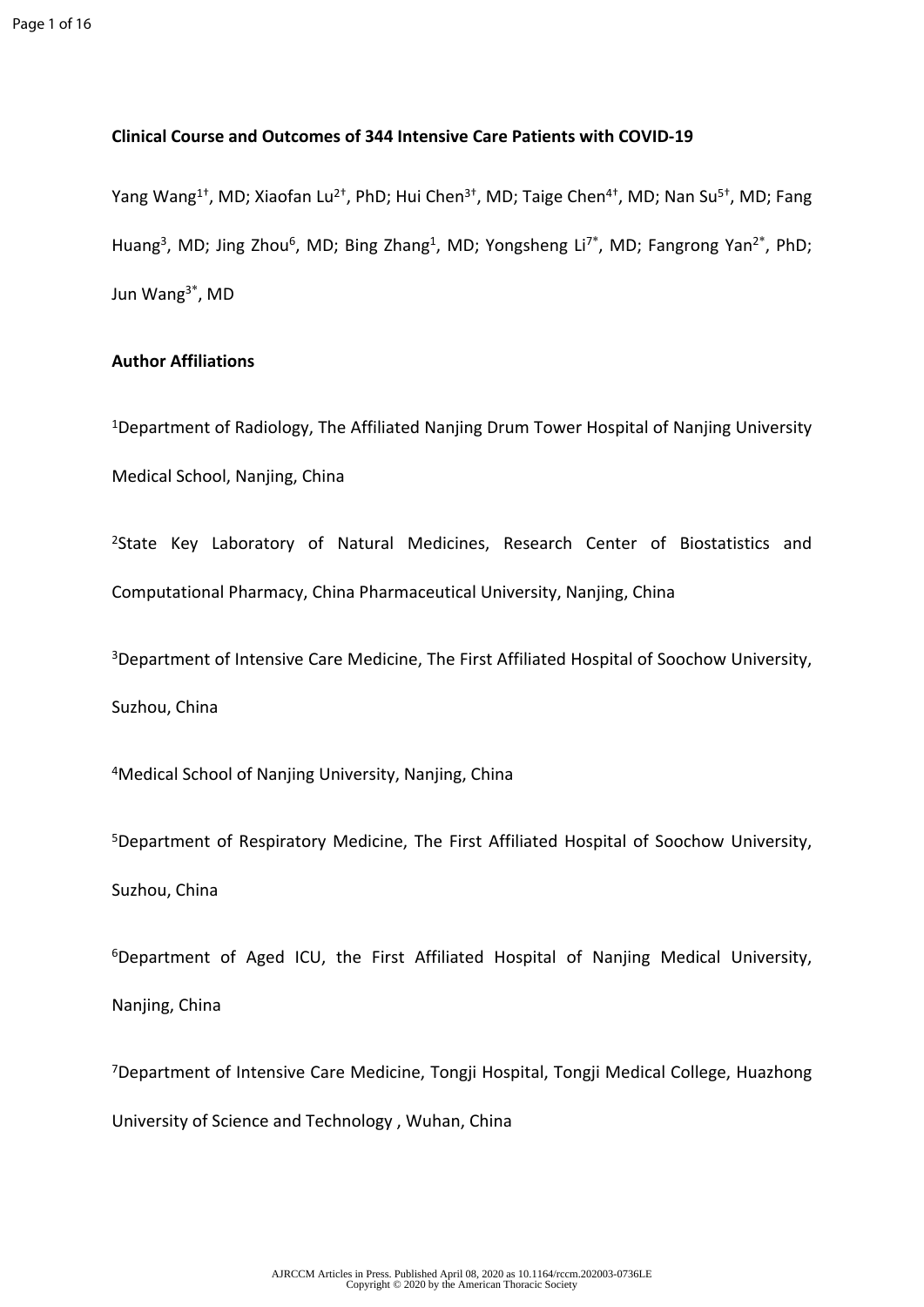†These authors contributed equally.

**\*Corresponding Authors:** Yongsheng Li, MD, Department of Intensive Care Medicine, Tongji Hospital, Tongji Medical College, Huazhong University of Science and Technology, 1095 Jiefang Avenue, Wuhan 430030, Hubei, China [\(dr\\_ysli@126.com\)](dr_ysli@126.com); Fangrong Yan, PhD, State Key Laboratory of Natural Medicines, Research Center of Biostatistics and Computational Pharmacy, China Pharmaceutical University, Nanjing 210009, China (<f.r.yan@163.com>); Jun Wang, MD, Department of Intensive Care Medicine, The First Affiliated Hospital of Soochow University, No. 188 Shizi Street, Suzhou 215006, China [\(dr\\_wangjun@suda.edu.cn](dr_wangjun@suda.edu.cn)).

#### **Funding**

This work was supported by the National Key R&D Program of China (2019YFC1711000), the National Natural Science Foundation of China (81973145), the "Double First-Class" University project (CPU2018GY09), China Postdoctoral Science Foundation (2019M651805), the Science Foundation of Jiangsu Commission of Health (H2018117), and the Emergency Project for the Prevention and Control of the Novel Coronavirus Outbreak in Suzhou (SYS2020012). The funders had no role in the design and conduct of the study; collection, analysis, and interpretation of the data; preparation, review, or approval of the manuscript; and decision to submit the manuscript for publication.

### **Author Contributions**

Drs J. Wang and Y. Li had full access to all of the data in the study; *Conceptualization*: Y. Wang, X. Lu, T. Chen; *Acquisition, analysis, or interpretation of data*: J. Wang, Y. Li, Y. Wang,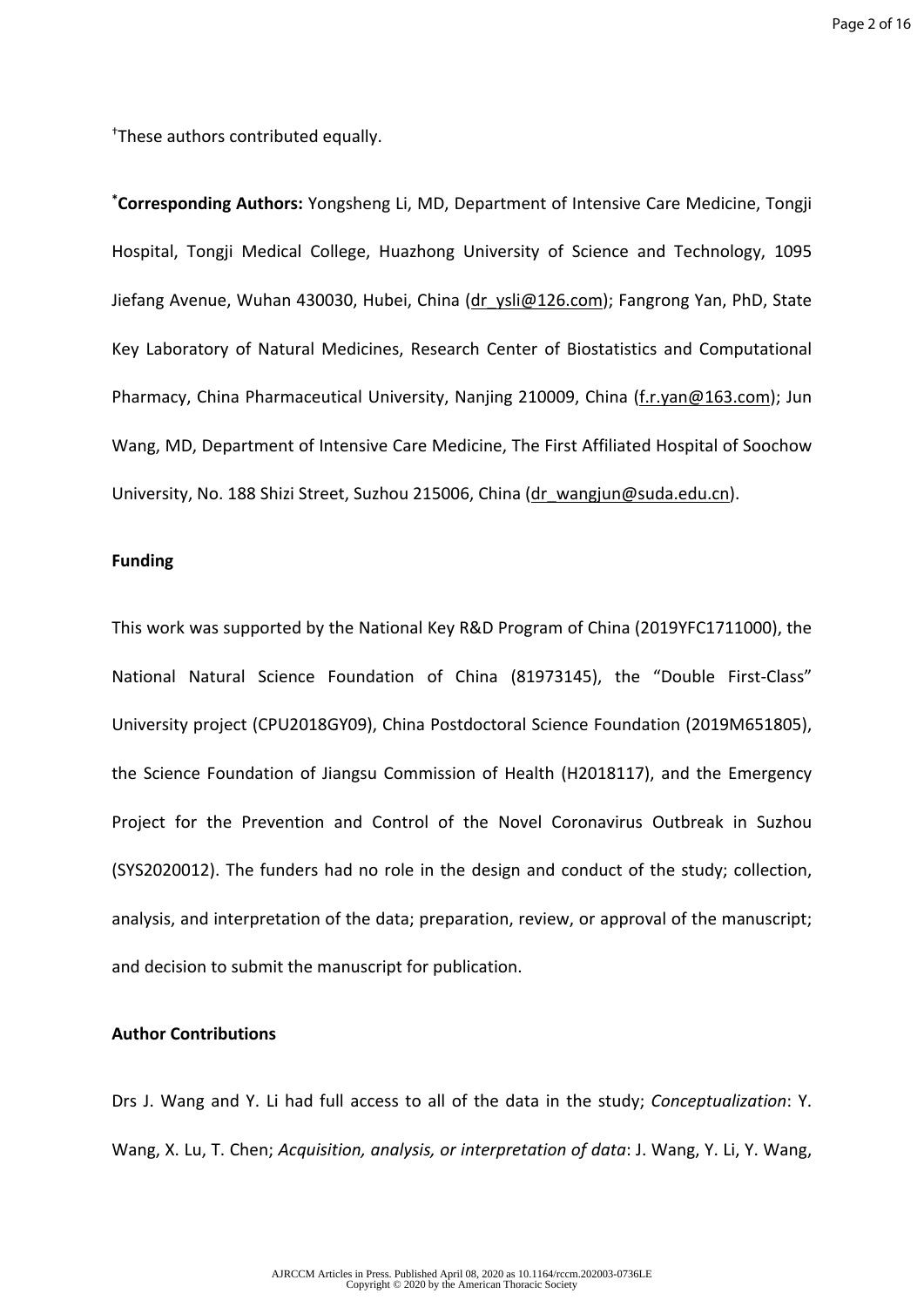X. Lu, T. Chen; *Statistical analysis*: X. Lu, F. Yan; *Investigation*: X. Lu, T. Chen, H. Chen, N. Su, J. Zhou, F. Huang, B. Zhang; *Drafting of the manuscript editing*: X. Lu, T. Chen, Y. Wang; *Funding acquisition*: Y. Wang, J. Wang, F. Yan; *Supervision*: J. Wang, F. Yan.

# **Word count: 1,338**

This article is open access and distributed under the terms of the Creative Commons Attribution Non-Commercial No Derivatives License 4.0 (<http://creativecommons.org/licenses/by-nc-nd/4.0/>). For commercial usage and reprints please contact Diane Gern ([dgern@thoracic.org\)](mailto:dgern@thoracic.org).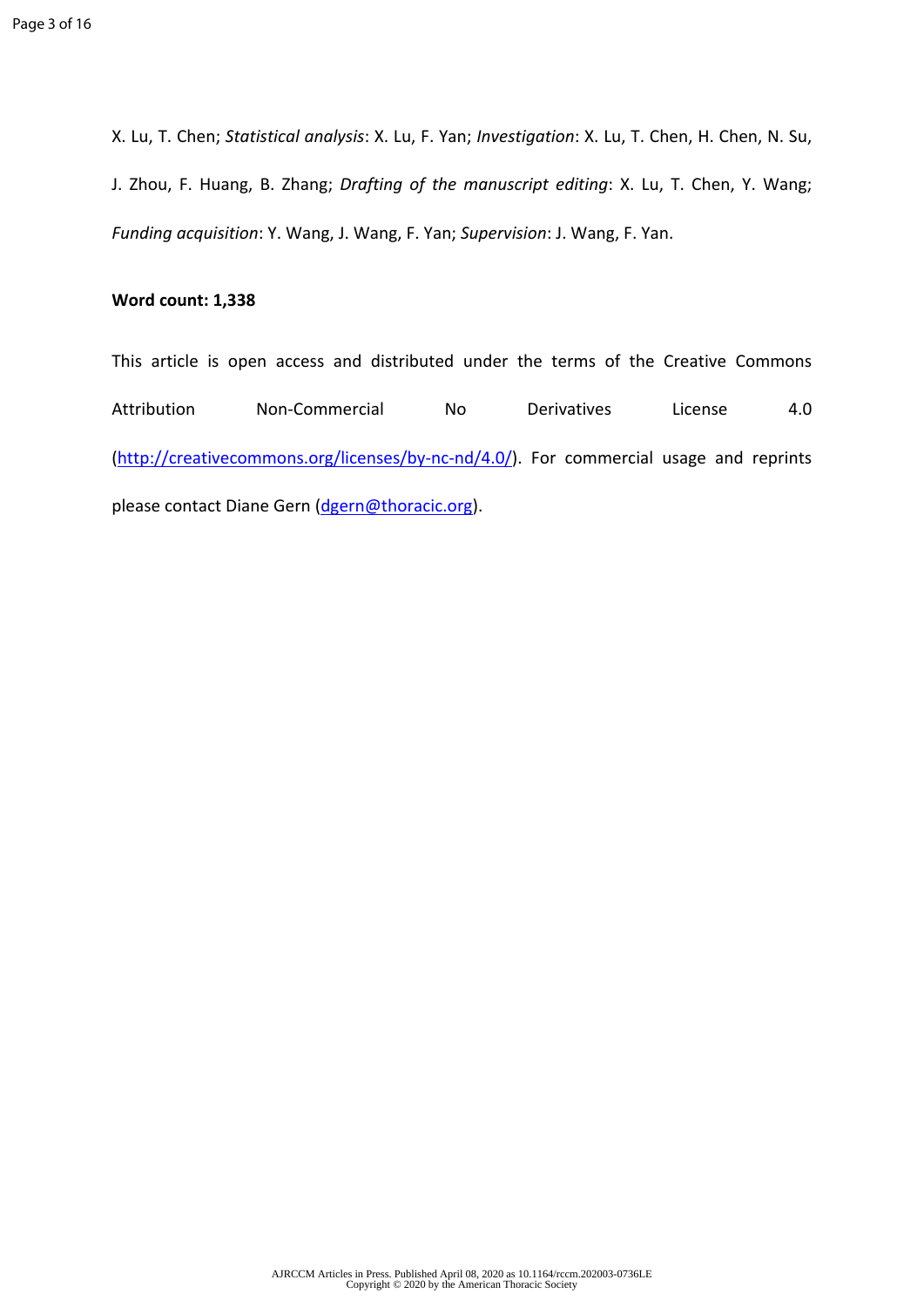### **Introduction**

With the dramatic increase of confirmed cases with coronavirus disease 2019 (COVID-19) and increasing death toll in China, timely and effective management of severe and critically ill patients appears to be particularly important. Previous studies on COVID-19 mainly described the general features of patients (1). However, little attention has been paid to clinical characteristics and outcomes of intensive care patients, data of which are scarce but are of paramount importance to reduce mortality. Some of the results of these studies have been previously reported in the form of an abstract (2).

#### **Methods**

This study enrolled 344 severe and critically ill patients (intensive care patients) who were diagnosed with COVID-19 according to WHO interim guidance by positive result of a RT-PCR assay of nasal and (or) throat-swab specimens and were hospitalized in eight intensive care wards (totaling approximately 330 beds) in Tongji hospital from January 25 through February 25, 2020. The intensive care wards staff intensivists and specialist nurses in intensive care, and were equipped with continuous vital signs monitoring, respiratory support including non-invasive and invasive ventilators, high-flow nasal cannula (HFNC) oxygen therapy, and extracorporeal membrane oxygenation (ECMO). We collected demographic, clinical, laboratory and radiologic findings, treatment and outcome data from electronic medical records. The illness severity of COVID-19 was defined according to the Chinese management guideline for COVID-19 (version 6.0) (3). Cytokines were measured by a chemiluminescent immunometric assay (Immulite 1000; Diagnostic Products, Gwynedd,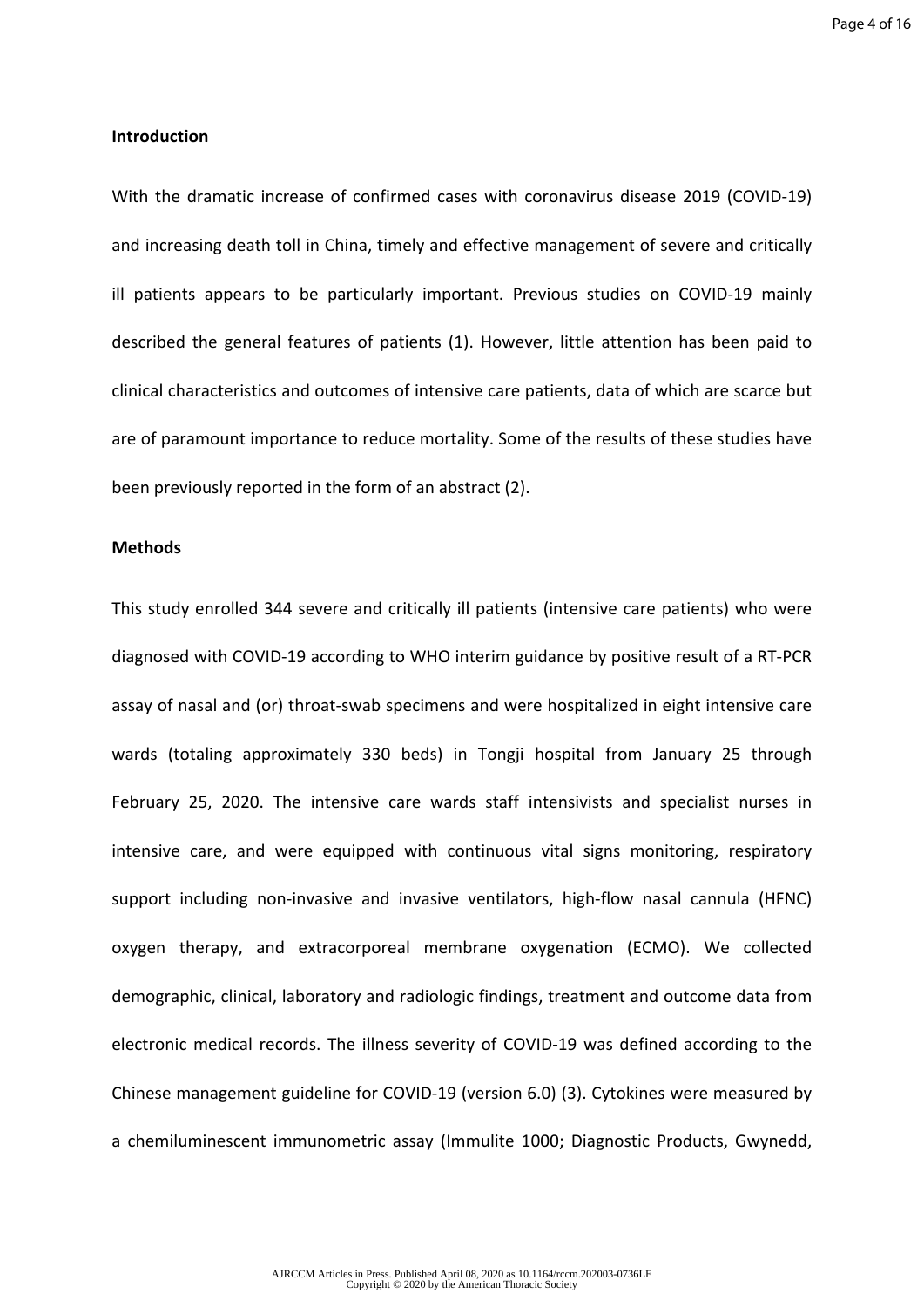UK). Acute respiratory distress syndrome (ARDS) was diagnosed according to the Berlin Definition and septic shock was defined according to the 2016 Third International Consensus Definition (4, 5). Disseminated intravascular coagulation (DIC) was defined by the International Society of Thrombosis and Haemostasis (ISTH) and acute kidney injury (AKI) was diagnosed according to the KDIGO clinical practice guidelines (6). Myocardial damage was diagnosed according to the serum levels of cardiac biomarkers or new abnormalities in electrocardiography and echocardiography. Liver injury was diagnosed according to elevation of bilirubin and aminotransferase. Rhabdomyolysis was diagnosed on the basis of the serum level of Creatine kinase and myoglobin. Survival endpoint was 28-day mortality after admission to the intensive care ward. The Ethics Commission of Tongji hospital approved this study, with a waiver of informed consent. Continuous variables were described as median (IQR) while categorical variables were expressed as frequencies (%). Statistical analyses were conducted with R3.6.2 using a Fisher's exact test for categorical data and Mann-Whitney test for continuous data; Kaplan-Meier estimator and Cox regression were used for survival analysis. Correlations were measured by Spearman method (ρ). For unadjusted comparisons, a two-sided *P*<0.05 was considered statistically significant.

#### **Results**

#### **Characteristics and treatment**

Of the 344 intensive care patients (**Table**), non-survivors are generally older than survivors, with a higher proportion aged over 60 years, and every ten-year increase in age was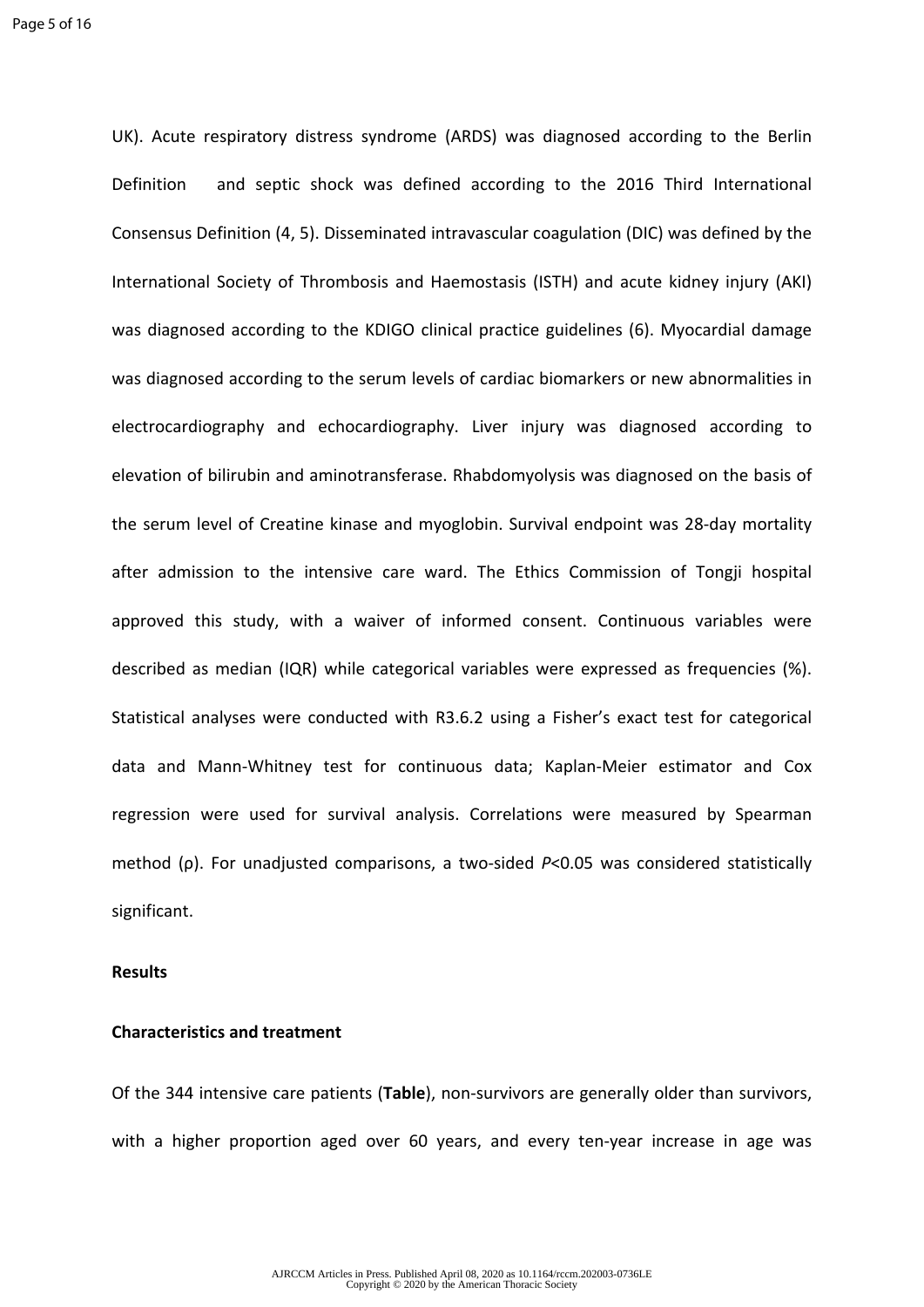associated with a 58% additional risk (HR: 1.58, 95% CI: 1.38-1.81, *P*<0.001). Dyspnea was more common in non-survivors, accompanied with a significantly higher respiratory rate and lower SpO<sub>2</sub>/FiO<sub>2</sub> (S/F) ratio; S/F was negatively correlated ( $p=-0.68$ ) with the incidence of ARDS, and every ten-unit increase in S/F correlated with a 10% decrease in fatality (HR: 0.90, 95% CI: 0.88-0.92, *P*<0.001). 128 out of 145 (88.3%) patients who developed ARDS died at 28-day. Non-survivors were more likely to bear original comorbidities (all, *P*≤0.05). Lymphcytopenia occurred in 237 (69.5%) and was predominant in non-survivors (91.6% *vs* 55.7%, *P*<0.001); higher lymphocyte count was significantly associated with decreasing mortality (HR: 0.1, 95% CI: 0.06-0.18, *P*<0.001). 283 (82.3%) patients received antiviral agents, and 266 (77.3%) received antibacterial agents. Other supportive treatments including gamma globulin (156, 45.3%), muscle relaxant (38, 11.0%), and glucocorticoids (225, 65.4%) were given to the patients. Two (0.6%) patients were treated with ECMO and nine (2.6%) with continuous renal replacement therapy.

#### **Ventilatory support**

35 (10.2%) patients were treated with HFNC, of whom 23 (65.7%) also received invasive ventilation. Of the 12 patients who received HFNC only, 7 (58.3%) died at 28-day. 134 (40.6%) patients were treated with mechanical ventilation (either non-invasive or invasive), of whom 34 received treatment of non-invasive ventilation only, 27 (79.4%) died at 28-day, while invasive ventilation was given to 100 patients with 97 (97%) deaths at 28-day; median duration from admission to invasive ventilation was 5 (IQR: 1-8) days, and median duration of invasive ventilation was 4 (IQR: 3-8) days. Of the 145 patients who developed ARDS, 100 (69.0%) were treated with invasive ventilation.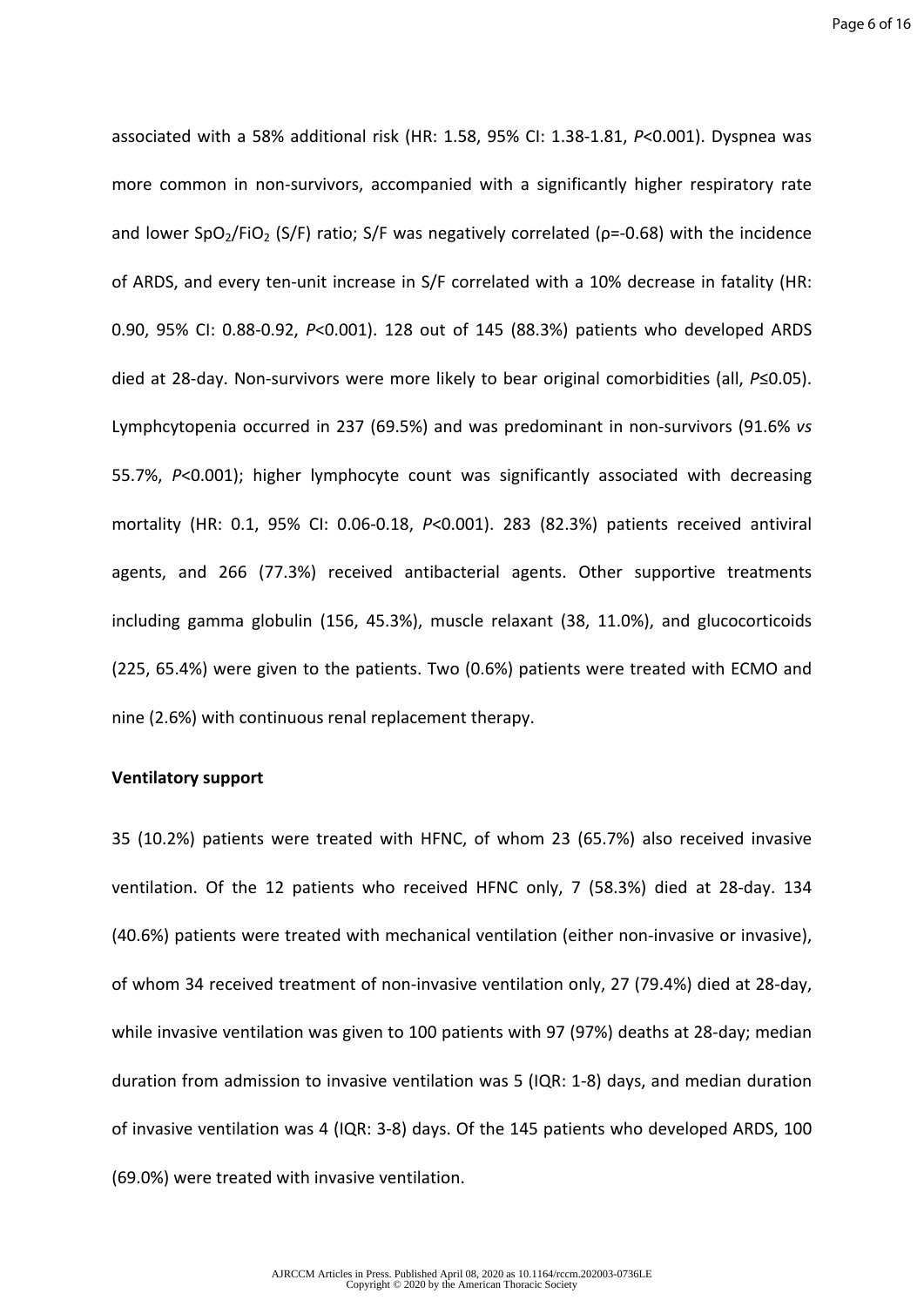#### **Clinical course and outcomes**

133 (38.7%) patients died at 28 days with a median survival of 25 days (**Figure**); median duration from admission to death was 10 (IQR: 6-15) days for non-survivors. Of the 211 survivors, 185 (87.7%) were discharged. Median duration from onset of symptoms to laboratory confirmation of infection by RT-PCR was 8 (IQR: 5–11) days. In survivors, median duration from positive RT-PCR result to negative was 12 (IQR: 9–15) days while in non-survivors median duration from infection confirmation to death was 15 (IQR: 10–19) days (**Figure**).

### **Discussion**

This report, to our knowledge, is the largest case series of intensive care COVID-19 patients with informative laboratory characteristics, detailed clinical course and outcome.

In our cohort, non-survivors are older than survivors, which is consistent with an earlier study (7). We did not observe survival differences regarding gender, but result of previous study was an inconsistent trend (8). Compared to survivors, non-survivors presented with more common dyspnea and a higher respiratory rate, indicating more attention should be paid to vital signs changes with respect to respiratory rate for intensive care patients. A previous study revealed that original comorbidities were potential risk factors (8), and we observed that hypertension is significantly differentially distributed between non-survivors (69 [52.3%]) and survivors (72 [34.1%]), and 62 out of 141 (44.0%) patients with hypertension had medication history of taking ACE inhibitors. Given that ACE2 plays a dual role of vasopeptidase and SARS virus receptor, we speculated that hypertensive patients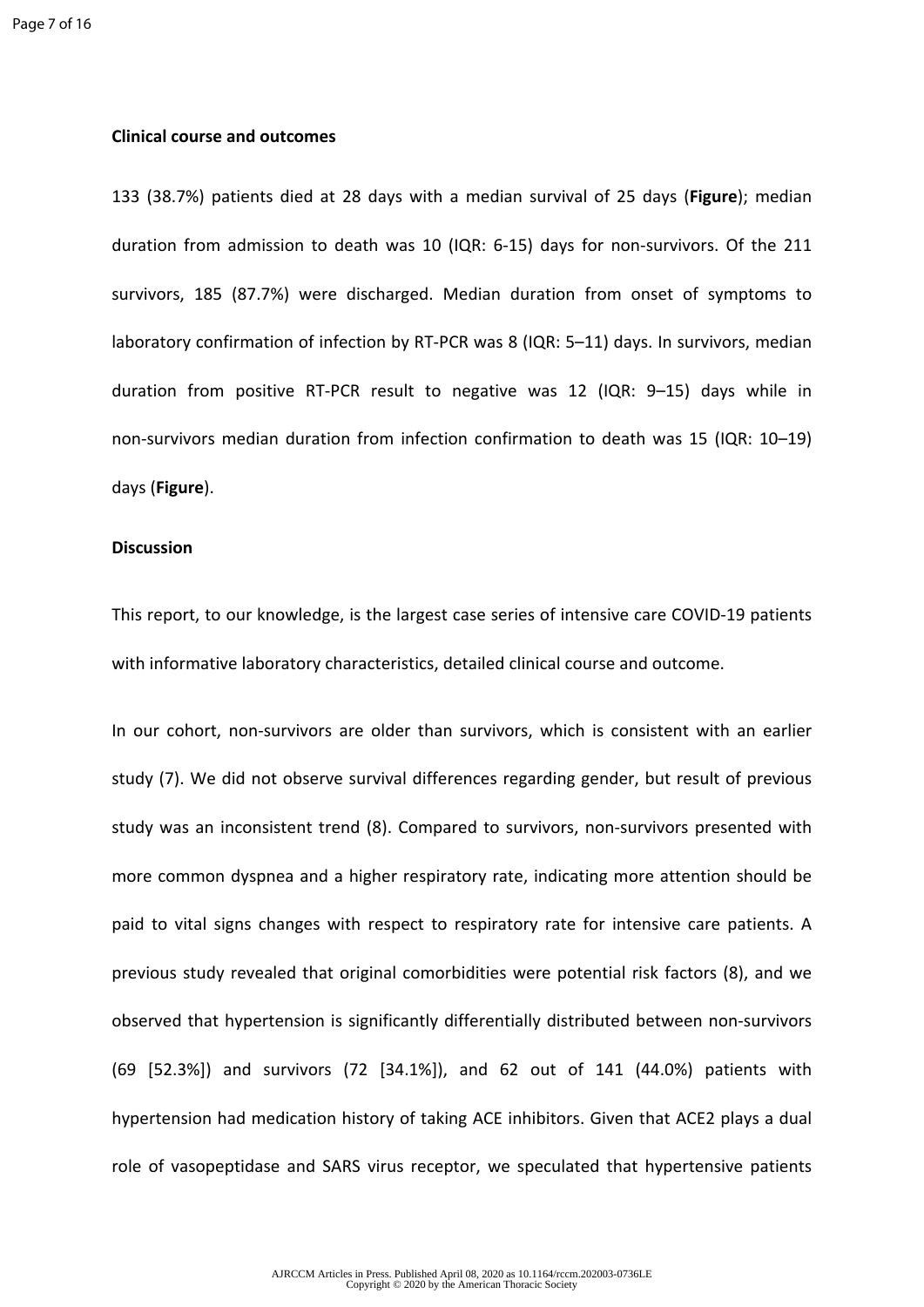with COVID-19 might be more likely to become critically ill (9). Additionally, S/F may be a useful and non-invasive predictive marker, which was defined by the Kigali modification of the Berlin definition and had good correlation with the diagnosis of ARDS (10). Given a large patient flow during epidemic conditions, this indicator could be flexibly used for screening and monitoring.

Lymphcytopenia occurred in almost 70% and was predominant in non-survivors, which contradicts a previous study with relatively small size (8). Lymphocytopenia is a prominent feature of critically ill patients with SARS (11) and MERS, which is the result of apoptosis of lymphocytes (12), thus lymphocyte depletion could be harmful and lymphocyte count might serve as another prognostic factor for SARS-CoV2. Additionally, we observed a higher level of hs-CRP, along with other inflammatory markers, which is consistent with relevant reports of SARS and MERS (13). Unexpectedly, non-survivors however showed a higher level of IL-2R. Highly expressed IL-2R initiates autoreactive cytotoxic CD8+ T cell-mediated autoimmunity. Meanwhile, IL-2 stimulates the proliferation of natural killer cells that highly express IL-2R, promoting the release of cytokines, further inducing the lethal "cytokine storm" (14). We also observed that factors like red blood cell distribution width, lactate dehydrogenase and coagulation index were up-regulated in non-survivors which is probably due to the active participation in inflammatory response. It has been reported that chest CT imaging can be more sensitive compared to RT-PCT in diagnosis (15), and we reasoned that CT might even show guiding significance in the critical stage of COVID-19. The high mortality rate of patients who received mechanical ventilation, which may be partly due to the centralized admission of a large number of intensive care patients in February and the fact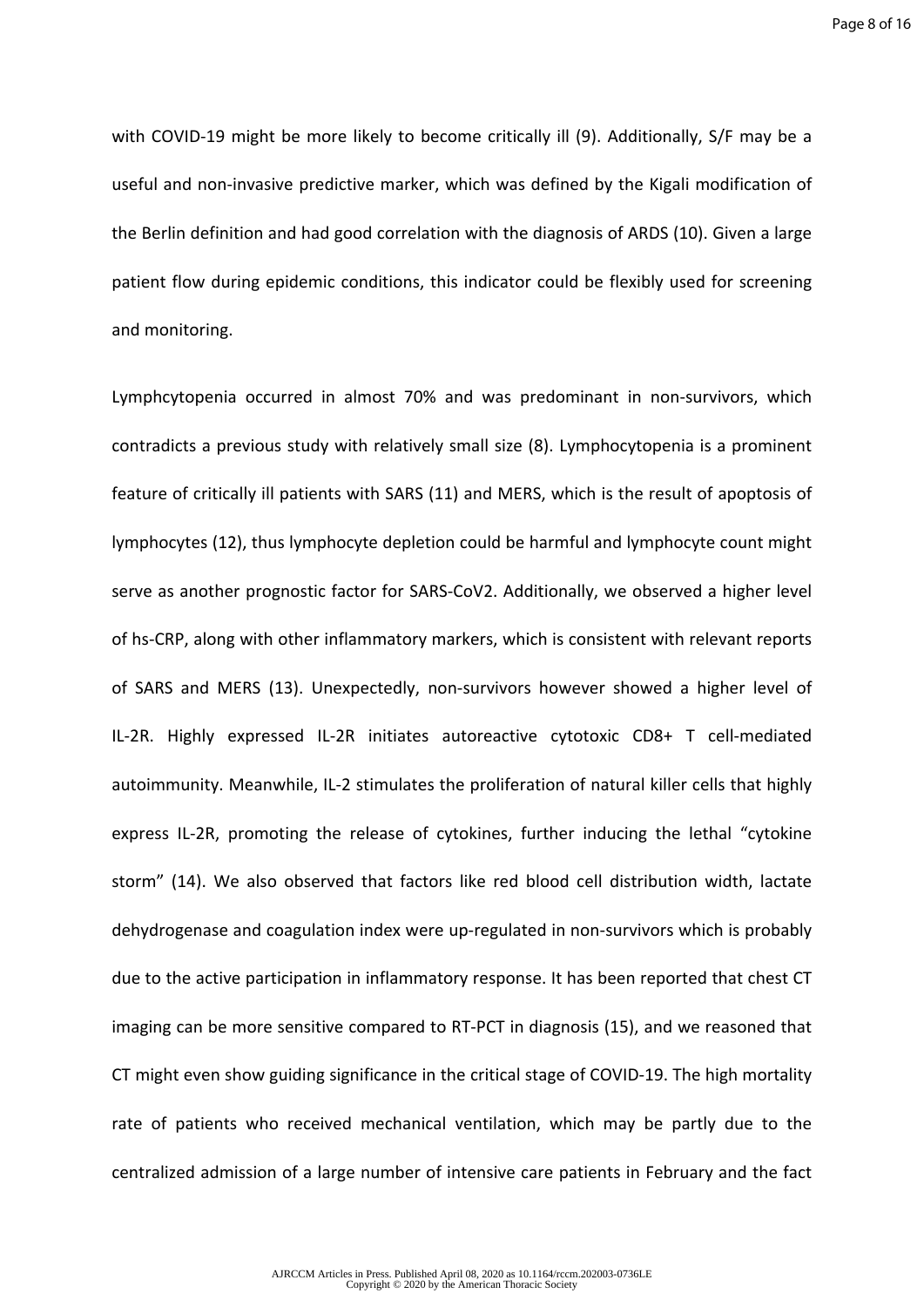that patients were sometimes transferred late to the hospital, made us question the effectiveness of non-invasive ventilation treatment or HFNC in the first line, and whether the early use of invasive ventilation would improve prognosis may be worth further study in a larger cohort.

In summary, in this single-center case series study, older patients with comorbidities are at dramatically increased risk of mortality. Real-time monitoring of S/F and regular measurements of lymphocyte count and inflammatory markers may be essential to disease management.

#### **Acknowledgments**

We would like to thank all the hospital staff for their efforts in collecting the information that was used in this study, and all the patients who consented to donate their data for analysis and the medical staff who are on the frontlines of caring for patients.

## **Conflict of Interest Disclosures**

The authors declare no competing interests.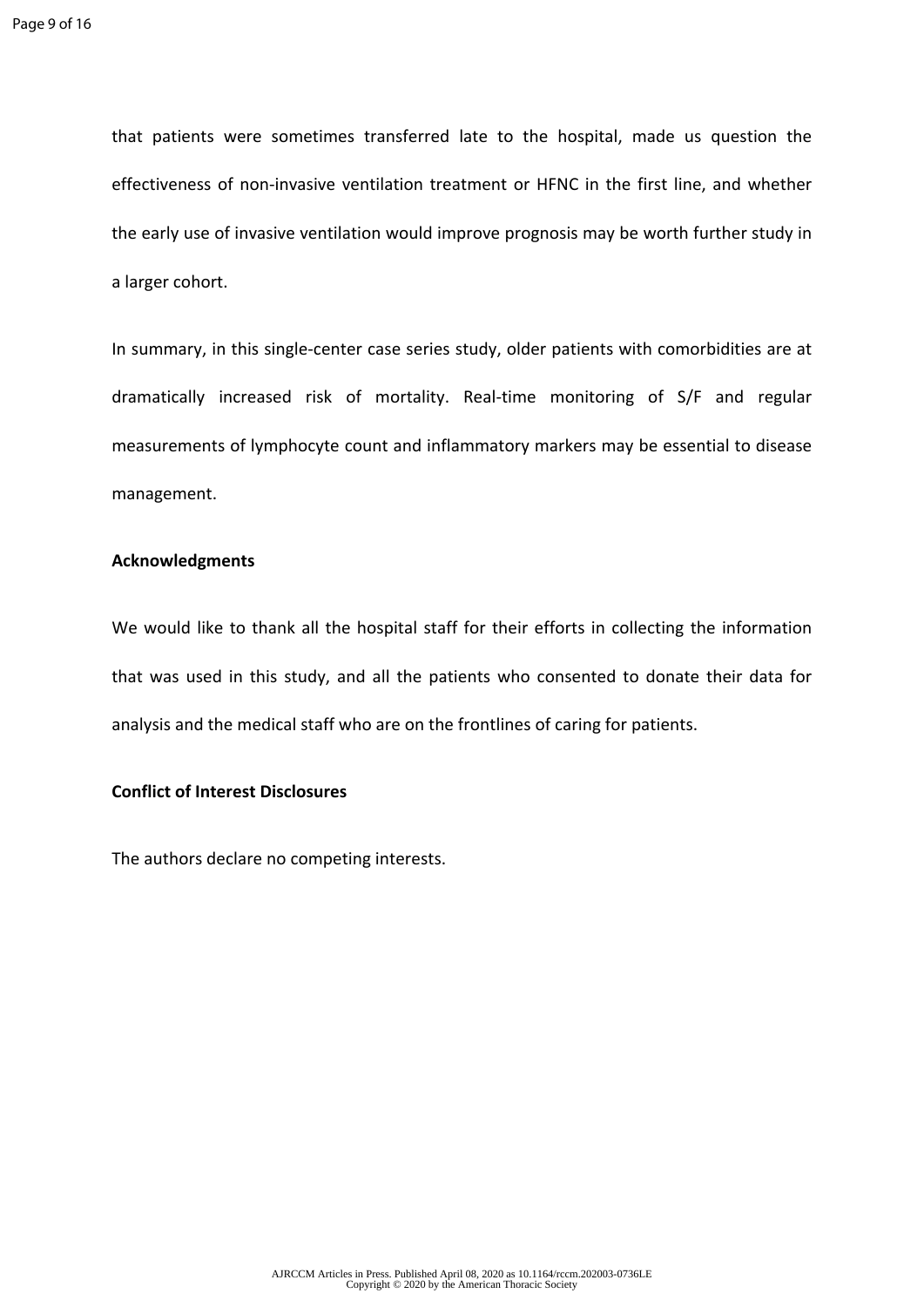#### **References**

- 1. Guan W-j, Ni Z-y, Hu Y, Liang W-h, Ou C-q, He J-x, Liu L, Shan H, Lei C-l, Hui DSC, Du B, Li L-j, Zeng G, Yuen K-Y, Chen R-c, Tang C-l, Wang T, Chen P-y, Xiang J, Li S-y, Wang J-l, Liang Z-j, Peng Y-x, Wei L, Liu Y, Hu Y-h, Peng P, Wang J-m, Liu J-y, Chen Z, Li G, Zheng Z-j, Qiu S-q, Luo J, Ye C-j, Zhu S-y, Zhong N-s. Clinical Characteristics of Coronavirus Disease 2019 in China. *N Engl J Med* 2020. doi: 10.1056/NEJMoa2002032
- 2. Jamil S, Mark N, Carlos G, Dela Cruz CS, Gross JE, Pasnick S. Diagnosis and Management of COVID-19 Disease. *Am J Respir Crit Care Med* 2020. doi: 10.1164/rccm.2020C1
- 3. National Health Commission of the People's Republic of China. Chinese management guideline for COVID-19 (version 6.0). Feb 19, 2020. http://www.nhc.gov.cn/yzygj/s7653p/202002/8334a8326dd94d329df351d7da8aefc 2/files/b218cfeb1bc54639af227f922bf6b817. pdf
- 4. Singer M, Deutschman CS, Seymour CW, Shankar-Hari M, Annane D, Bauer M, Bellomo R, Bernard GR, Chiche J-D, Coopersmith CM. The third international consensus definitions for sepsis and septic shock (Sepsis-3). *JAMA* 2016; 315: 801-810. doi:10.1001/jama.2016.0287
- 5. Ranieri V, Rubenfeld G, Thompson B, Ferguson N, Caldwell E, Fan E, Camporota L, Slutsky A. Acute respiratory distress syndrome: the Berlin Definition. *JAMA* 2012; 307: 2526-2533. doi: 10.1001/jama.2012.5669
- 6. Wada H, Thachil J, Di Nisio M, Mathew P, Kurosawa S, Gando S, Kim H, Nielsen J, Dempfle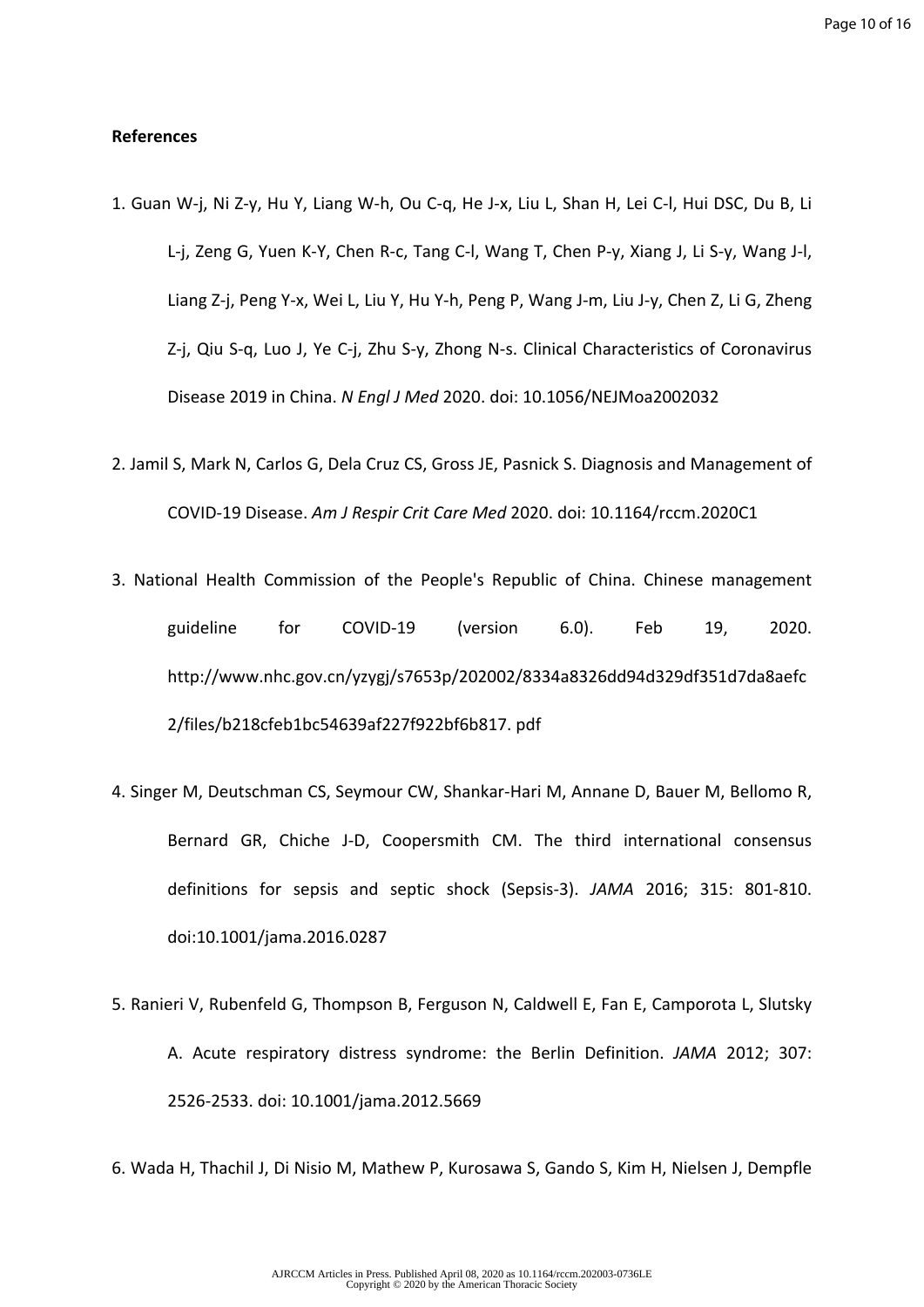CE, Levi M. Guidance for diagnosis and treatment of disseminated intravascular coagulation from harmonization of the recommendations from three guidelines. *J Thromb Haemost* 2013; 11: 761-767. doi: 10.1111/jth.12155

- 7. Wu Z, McGoogan JM. Characteristics of and Important Lessons From the Coronavirus Disease 2019 (COVID-19) Outbreak in China: Summary of a Report of 72 314 Cases From the Chinese Center for Disease Control and Prevention. *JAMA* 2020. doi:10.1001/jama.2020.2648
- 8. Yang X, Yu Y, Xu J, Shu H, Liu H, Wu Y, Zhang L, Yu Z, Fang M, Yu T. Clinical course and outcomes of critically ill patients with SARS-CoV-2 pneumonia in Wuhan, China: a single-centered, retrospective, observational study. *Lancet Respir Med* 2020. doi: 10.1016/S2213-2600(20)30079-5
- 9. TURNER. ACE2: from vasopeptidase to SARS virus receptor. *Trends Pharmacol Sci*; 25: 291-294. doi: 10.1016/j.tips.2004.04.001
- 10. Riviello ED, Kiviri W, Twagirumugabe T, Mueller A, Banner-Goodspeed VM, Officer L, Novack V, Mutumwinka M, Talmor DS, Fowler RA. Hospital incidence and outcomes of the acute respiratory distress syndrome using the Kigali modification of the Berlin definition. *Am J Respir Crit Care Med* 2016; 193: 52-59. doi: 10.1164/rccm.201503-0584OC
- 11. Liu J, Li S, Liu J, Liang B, Wang X, Li W, Wang H, Tong Q, Yi J, Zhao L. Longitudinal characteristics of lymphocyte responses and cytokine profiles in the peripheral blood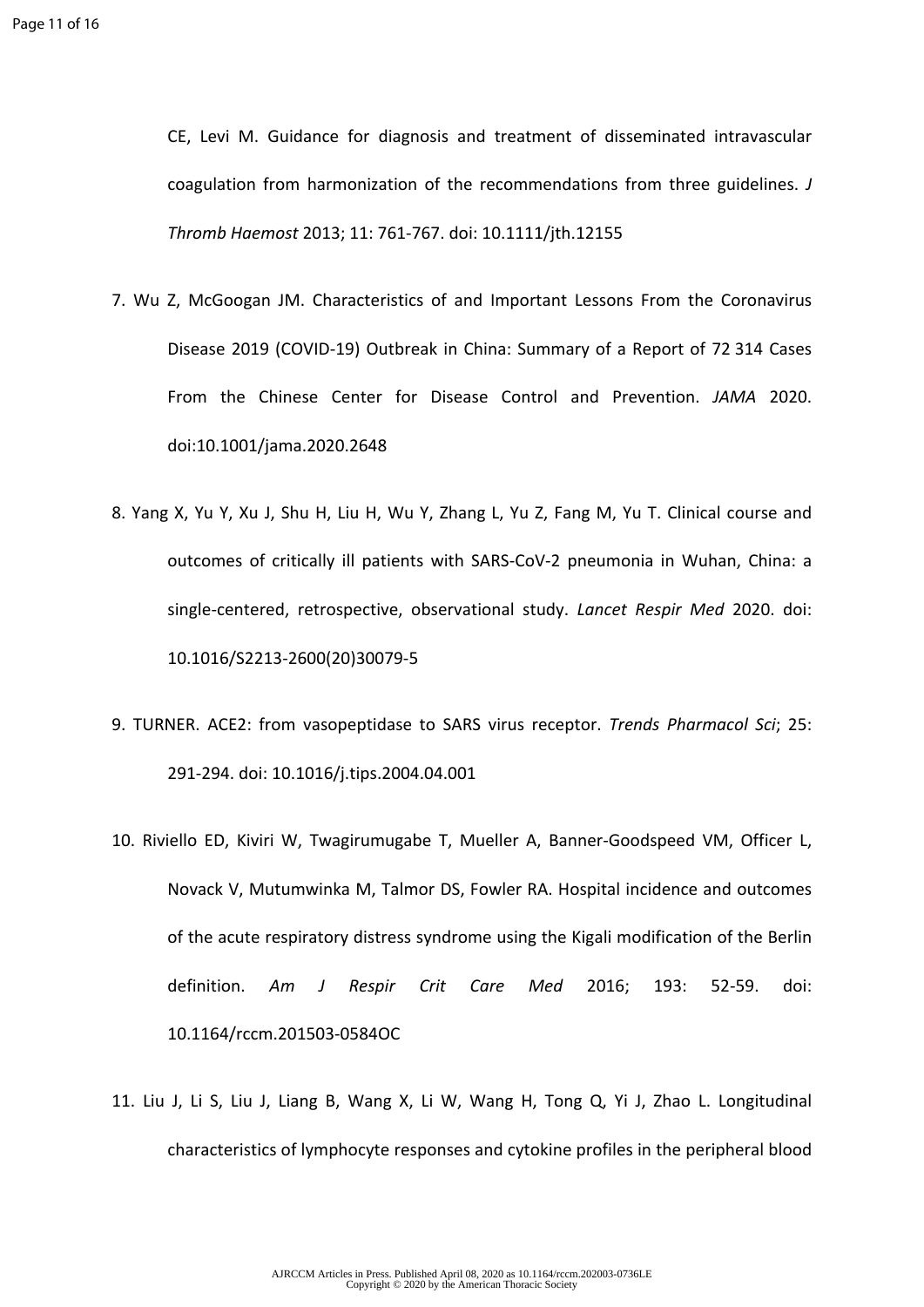of SARS-CoV-2 infected patients. 2020. doi: 10.1101/2020.02.16.20023671

- 12. Arabi YM, Arifi AA, Balkhy HH, Najm H, Aldawood AS, Ghabashi A, Hawa H, Alothman A, Khaldi A, Al Raiy B. Clinical course and outcomes of critically ill patients with Middle East respiratory syndrome coronavirus infection. *Ann Intern Med* 2014; 160: 389-397. doi: 10.7326/M13-2486.
- 13. Chan JF, Lau SK, To KK, Cheng VC, Woo PC, Yuen KY. Middle East respiratory syndrome coronavirus: another zoonotic betacoronavirus causing SARS-like disease. *Clin Microbiol Rev* 2015; 28: 465-522. doi: 10.1038/sj.embor.7401099
- 14. Bachmann MF, Oxenius A. Interleukin 2: from immunostimulation to immunoregulation and back again. *EMBO Rep* 2007; 8: 1142-1148. doi: 10.1038/sj.embor.7401099
- 15. Ai T, Yang Z, Hou H, Zhan C, Chen C, Lv W, Tao Q, Sun Z, Xia L. Correlation of Chest CT and RT-PCR Testing in Coronavirus Disease 2019 (COVID-19) in China: A Report of 1014 Cases. *Radiology* 2020: 200642. doi: 10.1148/radiol.2020200642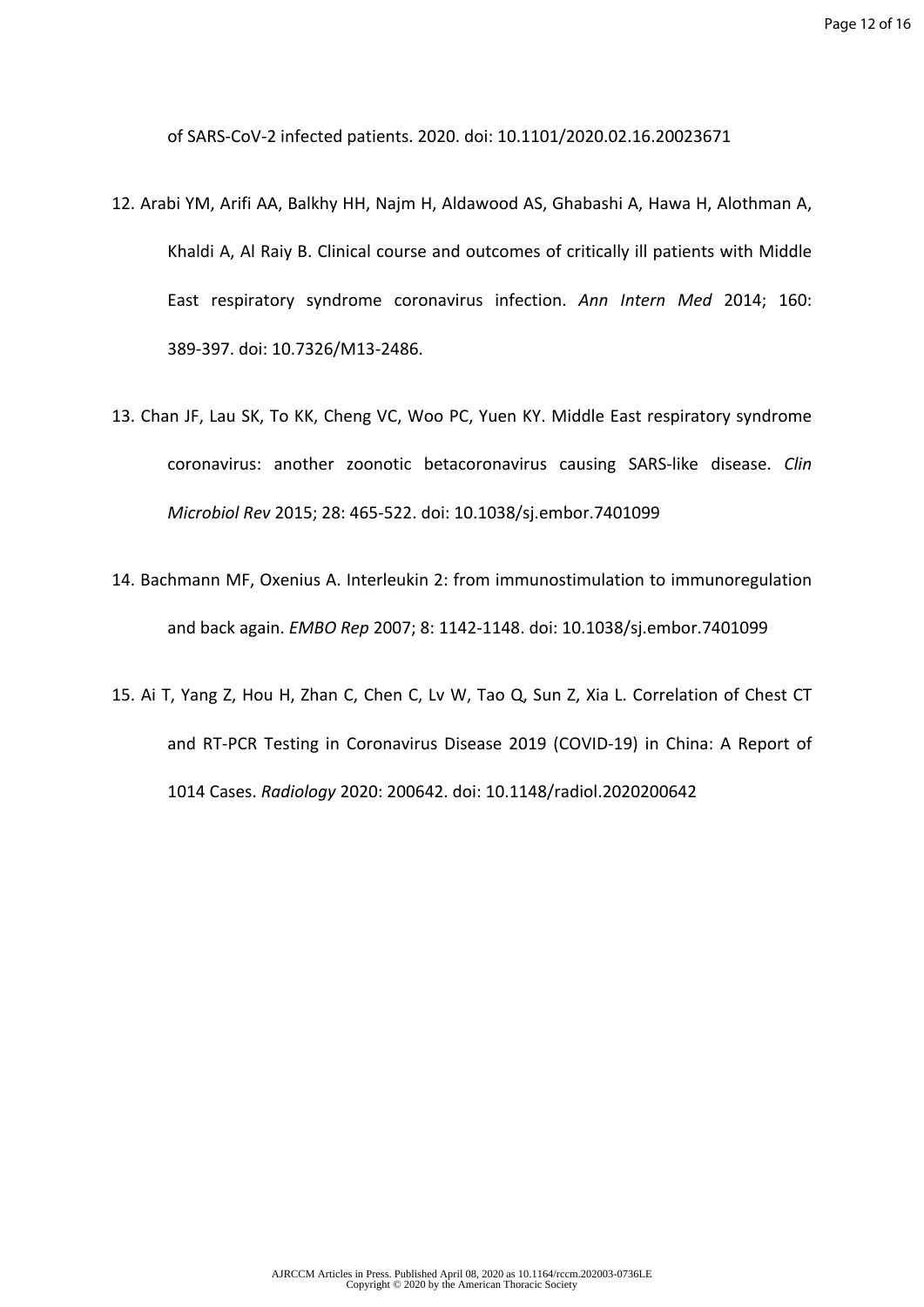**Figure.** Kaplan-Meier curve showing a 28-day median survival of 312 intensive care patients in this cohort (32 out of 344 patients lack records of survival time); timeline showing the time span from symptoms onset (median) to three important events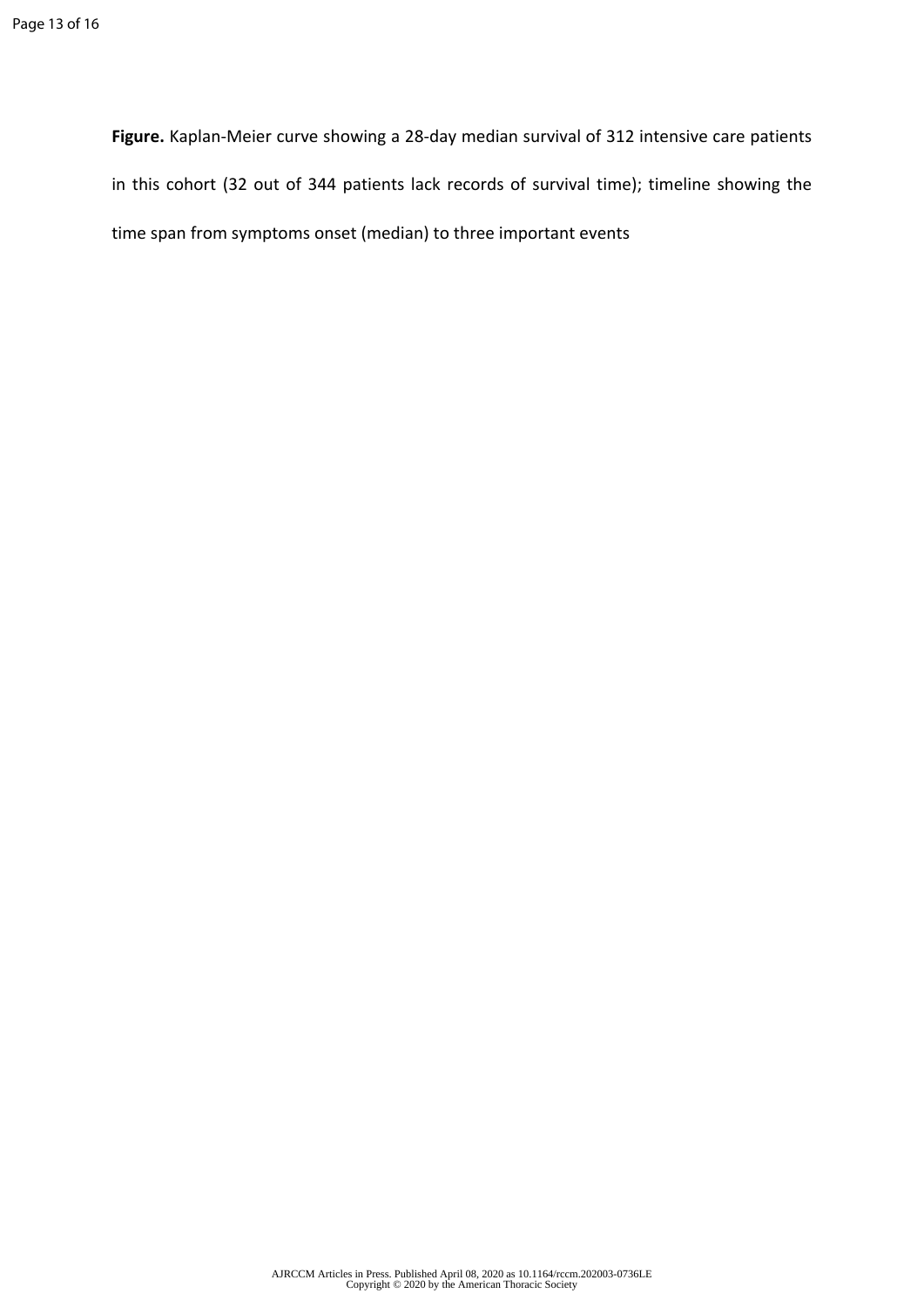|                                                        | All patients*     | Survivors         | Non-survivors     | $\boldsymbol{P}$ |
|--------------------------------------------------------|-------------------|-------------------|-------------------|------------------|
|                                                        | $(n = 344)$       | $(n = 211)$       | $(n = 133)$       |                  |
| Age, years                                             | 64 (52-72)        | 57 (47-69)        | 70 (62-77)        | < 0.001          |
| Age range, years                                       |                   |                   |                   | < 0.001          |
| ≤60                                                    | 150 (43.6)        | 118 (55.9)        | 32(24.1)          |                  |
| $>60$                                                  | 194 (56.4)        | 93 (44.1)         | 101 (75.9)        |                  |
| Gender, male                                           | 179 (52.0)        | 105 (49.8)        | 74 (55.6)         | 0.341            |
| Signs and symptoms                                     |                   |                   |                   |                  |
| Fever                                                  | 301 (87.5)        | 186 (88.2)        | 115 (86.5)        | 0.770            |
| Dry cough                                              | 233(67.7)         | 137 (64.9)        | 96 (72.2)         | 0.200            |
| Dyspnea                                                | 208 (60.5)        | 108 (51.2)        | 100 (75.2)        | < 0.001          |
| Fatigue                                                | 167 (48.5)        | 102 (48.3)        | 65 (48.9)         | 1.000            |
| Expectoration                                          | 135 (39.2)        | 82 (38.9)         | 53 (39.8)         | 0.945            |
| Diarrhea                                               | 92 (26.7)         | 63 (29.9)         | 29(21.8)          | 0.129            |
| Anorexia                                               | 91(26.5)          | 57 (27.0)         | 34 (25.6)         | 0.864            |
| comorbidities<br>Original<br>or                        |                   |                   |                   |                  |
| medication history                                     |                   |                   |                   |                  |
| Hypertension                                           | 141 (41.0)        | 72 (34.1)         | 69 (52.3)         | 0.001            |
| <b>ACE inhibitors</b>                                  | 62 (18.0)         | 32(15.2)          | 30(22.6)          | 0.083            |
| <b>Diabetes</b>                                        | 64 (18.6)         | 34(16.1)          | 30(22.9)          | 0.155            |
| Cardiovascular disease                                 | 40 (11.6)         | 18(8.5)           | 22(16.5)          | 0.030            |
| <b>COPD</b>                                            | 16(4.7)           | 3(1.4)            | 13 (9.8)          | 0.001            |
| Vital signs                                            |                   |                   |                   |                  |
| Respiratory rate, rpm                                  | $21(20-25)$       | $20(20-22)$       | 24 (20-31)        | < 0.001          |
| Heart rate, bpm                                        | 90 (80-104)       | 90 (80-104)       | 93 (82-108)       | 0.116            |
| SpO <sub>2</sub> /FiO <sub>2</sub>                     | 279 (157-328)     | 297 (272-448)     | 114 (89-224)      | < 0.001          |
| Laboratory findings at admission<br>Routine blood test |                   |                   |                   |                  |
| White blood cells, ×10 <sup>9</sup> /L                 | $6.2(4.5-8.9)$    | $5.3(4.0-6.9)$    | $9.1(6.1-13.3)$   | < 0.001          |
| lymphocytes, ×10 <sup>9</sup> /L                       | $0.9(0.6-1.2)$    | $1.0(0.8-1.4)$    | $0.6(0.4-0.7)$    | < 0.001          |
| Neutrophils, ×10 <sup>9</sup> /L                       | $4.7(2.9-7.6)$    | $3.7(2.5-5.3)$    | $8.0(5.5-12.2)$   | < 0.001          |
| Platelets, ×10 <sup>9</sup> /L                         | 189 (142-257)     | 211 (161-290)     | 159 (112-218)     | < 0.001          |
| Red cell distribution width                            | 12.4 (11.9-13.2)  | 12.3 (11.8-13.0)  | 12.7 (12.2-13.7)  | < 0.001          |
| Inflammatory marker                                    |                   |                   |                   |                  |
| hs-CRP, mg/L                                           | 55 (14-106)       | $28(6-67)$        | 101 (61-153)      | < 0.001          |
| PCT, ng/ml                                             | $0.09(0.04-0.23)$ | $0.04(0.03-0.09)$ | $0.21(0.13-0.70)$ | < 0.001          |
| IL-2R, U/ml                                            | 811 (546-1154)    | 716 (458-954)     | 1098 (721-1512)   | < 0.001          |
| IL-6, pg/ml                                            | 27.2 (5.9-60.1)   | 10.8 (2.7-37.4)   | 61.1 (29.9-132.2) | < 0.001          |
| IL-8, pg/ml                                            | 17.2 (9.1-34.0)   | 12.5 (6.9-20.8)   | 28.3 (14.7-59.1)  | < 0.001          |
| IL-10, pg/ml                                           | $6.1(2.5-10.6)$   | $2.5(2.5-7.0)$    | $10.5(5.9-18.5)$  | < 0.001          |
| TNF- $\alpha$ , pg/ml                                  | $8.8(6.6-11.7)$   | $8.2(6.1-10.2)$   | 10.7 (7.5-15.9)   | < 0.001          |
| Coagulation index                                      |                   |                   |                   |                  |

**Table.** Presenting characteristics of intensive care patients with COVID-19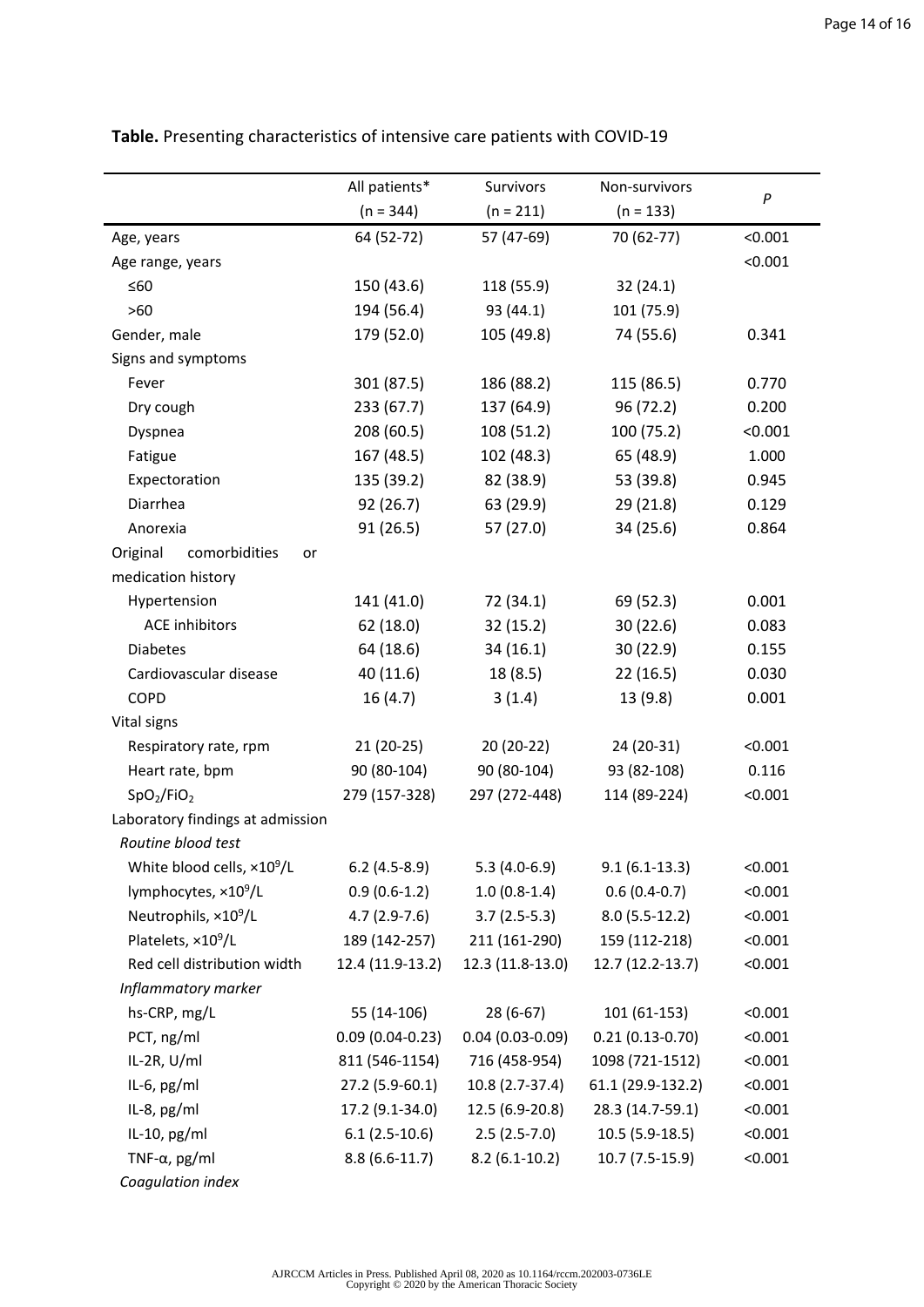| Prothrombin time, s                     | 14.3 (13.5-15.4) | 13.9 (13.3-14.5) | 15.4 (14.3-17.4)  | < 0.001 |
|-----------------------------------------|------------------|------------------|-------------------|---------|
| D-Dimer, µg/ml                          | $1.3(0.5-5.0)$   | $0.7(0.4-1.5)$   | $5.1(1.7-31.5)$   | < 0.001 |
| <b>INR</b>                              | $1.1(1.0-1.2)$   | $1.1(1.0-1.1)$   | $1.2(1.1-1.4)$    | < 0.001 |
| Cardiac biomarkers                      |                  |                  |                   |         |
| High-sensitivity<br>cardiac             |                  |                  |                   |         |
| troponin I, pg/ml                       | $9.7(2.9-44.4)$  | $3.4(1.4-8.7)$   | 46.7 (11.2-801.3) | < 0.001 |
| Myo, ng/ml                              | 75 (32-199)      | $31(20-55)$      | 179 (103-367)     | < 0.001 |
| CK-MB, ng/ml                            | $1.5(0.5-3.2)$   | $0.4(0.3-1.2)$   | $2.5(1.2-6.1)$    | < 0.001 |
| Biochemistry <sup>+</sup>               |                  |                  |                   |         |
| ALT, U/L, (≤41)                         | 24 (15-38)       | $21(14-36)$      | 29 (19-42)        | 0.001   |
| AST, U/L, (≤41)                         | $31(22-47)$      | 27 (20-37)       | 43 (28-66)        | < 0.001 |
| Albumin, g/L, (35-52)                   | 34 (30-37)       | 36 (33-39)       | $31(28-34)$       | < 0.001 |
| TBIL, µmol/L, (≤26.0)                   | $10.2(7.3-14.2)$ | $8.5(6.3-11.3)$  | 12.9 (9.8-19.2)   | < 0.001 |
| Cr, µmol/L, (59-104)                    | 74 (58-93)       | 66 (56.3-86)     | 86 (67-111)       | < 0.001 |
| BUN, mmol/L, (3.6-9.5)                  | $5.3(3.8-8.3)$   | $4.3(3.2-5.8)$   | $8.3(5.9-12.1)$   | < 0.001 |
| CK, U/L, (≤170)                         | 109 (60-242)     | 81 (39-139)      | 168 (96-387)      | < 0.001 |
| LDH, U/L, (135-225)                     | 338 (237-491)    | 271 (205-347)    | 525 (419-676)     | < 0.001 |
| e-GFR, ml/min/1.73m <sup>2</sup> ,(>90) | 87 (70-101)      | 93 (78-107)      | 74 (55-91)        | < 0.001 |
| Glu, mmol/L, (3.9-6.1)                  | $6.8(5.7-9.0)$   | $6.1(5.2-7.8)$   | $8.2(6.6-11.4)$   | < 0.001 |
| Radiologic manifestation                |                  |                  |                   | < 0.001 |
| GGO                                     | 164 (47.7)       | 101 (50.8)       | 63 (54.8)         |         |
| Local patchy opacities                  | 38 (11.0)        | 35(17.6)         | 3(2.6)            |         |
| <b>Bilateral patchy opacities</b>       | 110 (32.0)       | 61 (30.7)        | 49 (42.6)         |         |
| Organ function injury                   |                  |                  |                   |         |
| <b>ARDS</b>                             | 145 (42.2)       | 17(8.1)          | 128 (97.0)        | < 0.001 |
| Septic shock                            | 114 (33.1)       | 2(0.9)           | 112 (84.2)        | < 0.001 |
| <b>DIC</b>                              | 71 (20.6)        | 1(0.5)           | 70 (52.6)         | < 0.001 |
| AKI                                     | 86 (25.0)        | 6(2.8)           | 80 (60.2)         | < 0.001 |
| Myocardial damage                       | 111 (32.3)       | 4(1.9)           | 107 (80.5)        | < 0.001 |
| Liver injury                            | 54 (15.7)        | 9(4.3)           | 45 (33.8)         | < 0.001 |
| Rhabdomyolysis                          | 9(2.6)           | 0(0)             | 9(6.9)            | < 0.001 |
| Ventilatory<br>support                  |                  |                  |                   |         |
| throughout the course                   |                  |                  |                   |         |
| HFNC oxygen therapy                     | 35 (10.2)        | 7(3.3)           | 28(21.1)          | < 0.001 |
| <b>NIV</b>                              | 34 (9.9)         | 7(3.3)           | 27(20.3)          | < 0.001 |
| IV                                      | 100(29.1)        | 3(1.4)           | 97 (72.9)         | < 0.001 |

Abbreviations: COPD: chronic obstructive pulmonary disease; GGO: ground-glass opacity; ARDS: acute respiratory distress syndrome; DIC: disseminated intravascular coagulation; AKI: acute kidney injury; HFNC: high-flow nasal cannula; NIV: non-invasive ventilation; IV: invasive ventilation

\*The percentage represented the frequency divided by the total cohort size (n=344), while percentages in subgroups were calculated according to contingency table with missing data removed first.

†Normal ranges of listed biochemical parameters were indicated in parentheses.

All records were measured at admission to intensive care wards unless otherwise indicated.